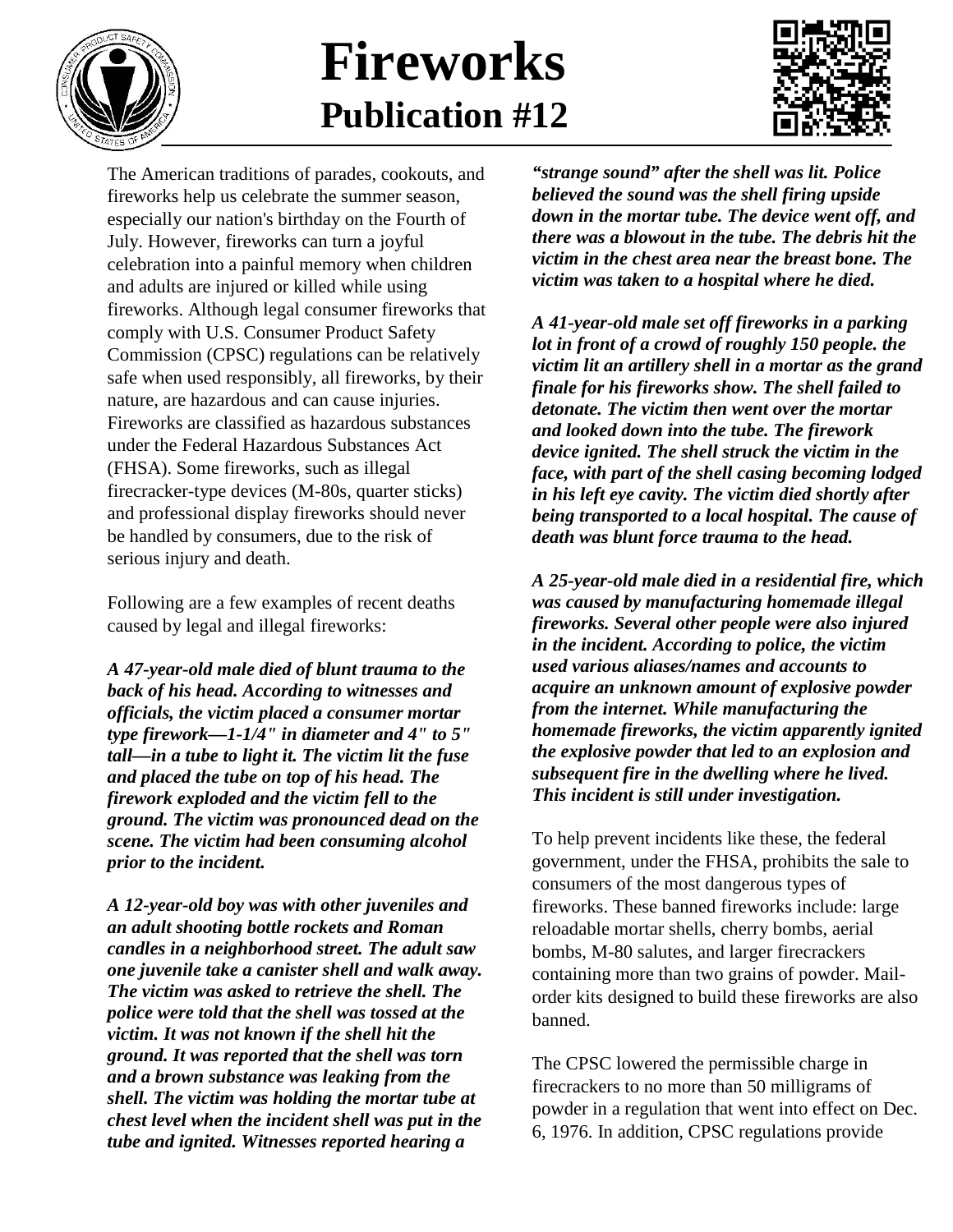performance requirements for fireworks other than firecrackers intended for consumer use, including a requirement that fuses burn at least three seconds, but no longer than nine seconds. All fireworks must carry a warning label describing necessary safety precautions and instructions for safe use.

CPSC estimates that in 2015, about 11,900 people were treated in hospital emergency rooms for injuries associated with fireworks. Sixty-seven percent of these estimated injuries occurred in a one-month special study period (June 19, 2015 – July 19, 2015) around July 4. Most of the injuries involved hands and fingers, the head (including face, eyes, and ears), legs and arms. Children under the age of 15 years old accounted for 38 percent of the estimated injuries. Fireworks should be used only with extreme caution. Older children should be closely supervised, and younger children should not be allowed to play with fireworks, including sparklers.

Before using fireworks, make sure they are permitted in your state or local area. Regardless of location, consumers who intend to use fireworks have to comply with federal regulations. Many state and local governments also prohibit or limit consumer fireworks, formerly known as "class C fireworks," which are common fireworks, and firecrackers sold for consumer use. Consumer fireworks include: shells and mortars, multiple tube devices, Roman candles, rockets, sparklers, firecrackers with no more than 50 milligrams of powder, and novelty items, such as snakes, airplanes, ground spinners, helicopters, fountains, and party poppers.

To help consumers use fireworks more safely, the CPSC offers these recommendations:

-- Do not allow young children to play with fireworks. Sparklers, a firework often considered by many to be the ideal "safe" device for the young, burn at very high temperatures and should be not be handled by young children. Children may not understand the danger involved with fireworks and may not act appropriately while using the devices or in case of emergency.

-- Older children should be permitted to use fireworks only under close adult supervision. Do not allow any running or horseplay.

-- Set off fireworks outdoors in a clear area, away from houses, dry leaves, or grass and other flammable materials.

-- Keep a bucket of water nearby for emergencies and for pouring on fireworks that fail to ignite or explode.

-- Do not try to relight or handle malfunctioning fireworks. Soak them with water and throw them away.

-- Be sure other people are out of range before lighting fireworks.

-- Never light fireworks in a container, especially a glass or metal container.

-- Keep unused fireworks away from firing areas.

-- Store fireworks in a cool, dry place.

-- Check instructions for special storage directions.

-- Observe local laws.

-- Never have any portion of your body directly over a firework while lighting.

-- Do not experiment with homemade fireworks.

## **MAIL-ORDER "MAKE- YOUR-OWN" FIREWORKS KITS AND COMPONENTS -- DESIGNED TO BUILD BANNED FIREWORKS -- ARE PROHIBITED BY LAW.**

Following is a summary of state regulations as of June 1, 2016, according to the [American](http://www.americanpyro.com/state-law-directory)  [Pyrotechnics Association.](http://www.americanpyro.com/state-law-directory)

Fireworks are regulated by both states and local jurisdictions. To ensure full compliance with state and local laws, check with your local government (such as your police or fire department) for detailed requirements. Please note that local requirements may supersede state laws.